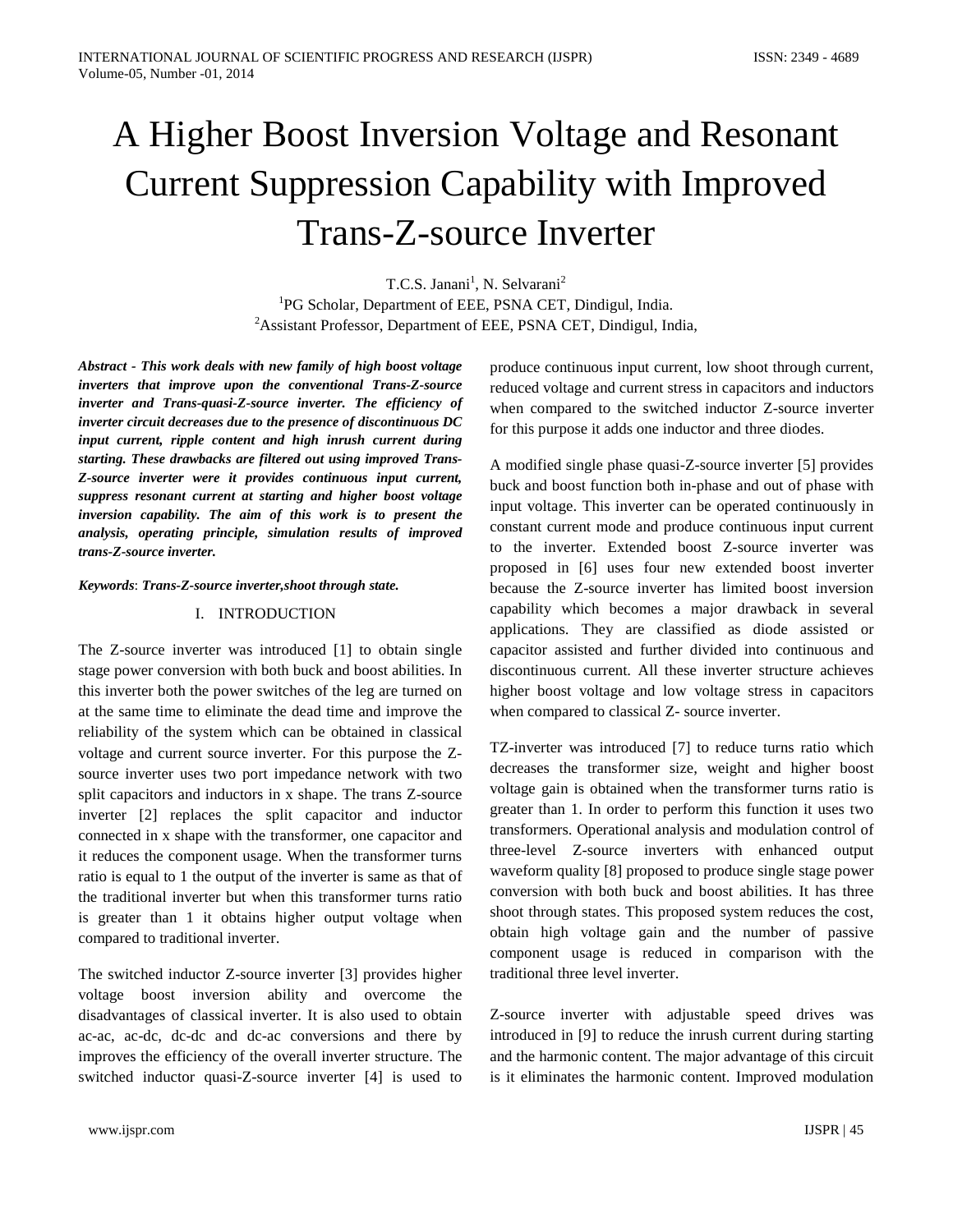scheme for indirect Z-source matrix converter with sinusoidal input and output waveform was introduced [10] to produce sinusoidal input and output waveforms, low noise and commutation which can be achieved easily with minimum number of devices.

## II. PREVIOUS WORK

Fig.1.shows the Quasi-Z-source inverter in which the impedance network couples the dc voltage source and the inverter. The impedance network contains capacitors and transformers with magnetic coupling. The quasi-Z-source inverter uses a transformer with turns ratio 1:1, diode and two capacitors. The impedance network used in the quasi-Zsource inverter reduces the voltage stress in the capacitors and improves the voltage profile. In classical Z-source inverter voltage stress is the major drawback which is filtered by using the quasi-Z-source inverter.

The ratio between the voltage across the inverter  $V_{ph}$  and the input voltage  $V_{dc}$  is given by the boost factor B where D is the duty cycle.



Fig.1.Quasi-Z-source inverter

Fig.2. (a) Shows the Trans-Z-source inverter (or) T-source inverter which is similar to the quasi-Z-source inverter but the components used in quasi-Z-Source inverter circuit is reduced in Trans-Z-source inverter. It uses only one capacitor, diode and transformer with turns ratio n : 1.The output voltage produced is high in comparison with quasi-Zsource inverter and classical Z-source inverter because both the inverters uses turns ratio  $n = 1$ . But the major disadvantage in Trans-Z- source inverter is that it produces discontinuous current due to the connection of dc source

directly to the diode. The trans quasi-Z- source inverter uses the same amount of components as that of trans-Z-source inverter but the connection of capacitor alone gets differ here. The trans quasi-Z-source inverter produces high ripple current at the starting and this is the major drawback in many applications. In order to eliminate the ripple content an LC filter is connected in front of the dc voltage source to protect it f<sup>Iin</sup> age.



Fig.2.(a) Trans-Z-source inverter or T-source inverter.Fig.2.(b) Trans-Z-source inverter with LC filter

Fig 2.(b) shows Trans-Z-source inverter with an LC input filter. It eliminates the high amount of ripple content in the starting by using LC filter and improves the efficiency of the inverter circuit. The boost factor of this inverter is given by

$$
B = \frac{1}{1 - (1 + n)D} \qquad \longrightarrow \qquad (2)
$$

Where n is the turns ratio of the transformer. When  $n = 1$  the output voltage of inverter is same as that of classical Zsource inverter and quasi-Z-source inverter.

When  $n > 1$  the output voltage obtained will be high and higher boost inversion capability will be obtained. The conventional Trans-Z-source inverter produces several disadvantages such as discontinuous current, high ripple current during starting, voltage and current spikes which decreases the efficiency of the inverter and also the resonant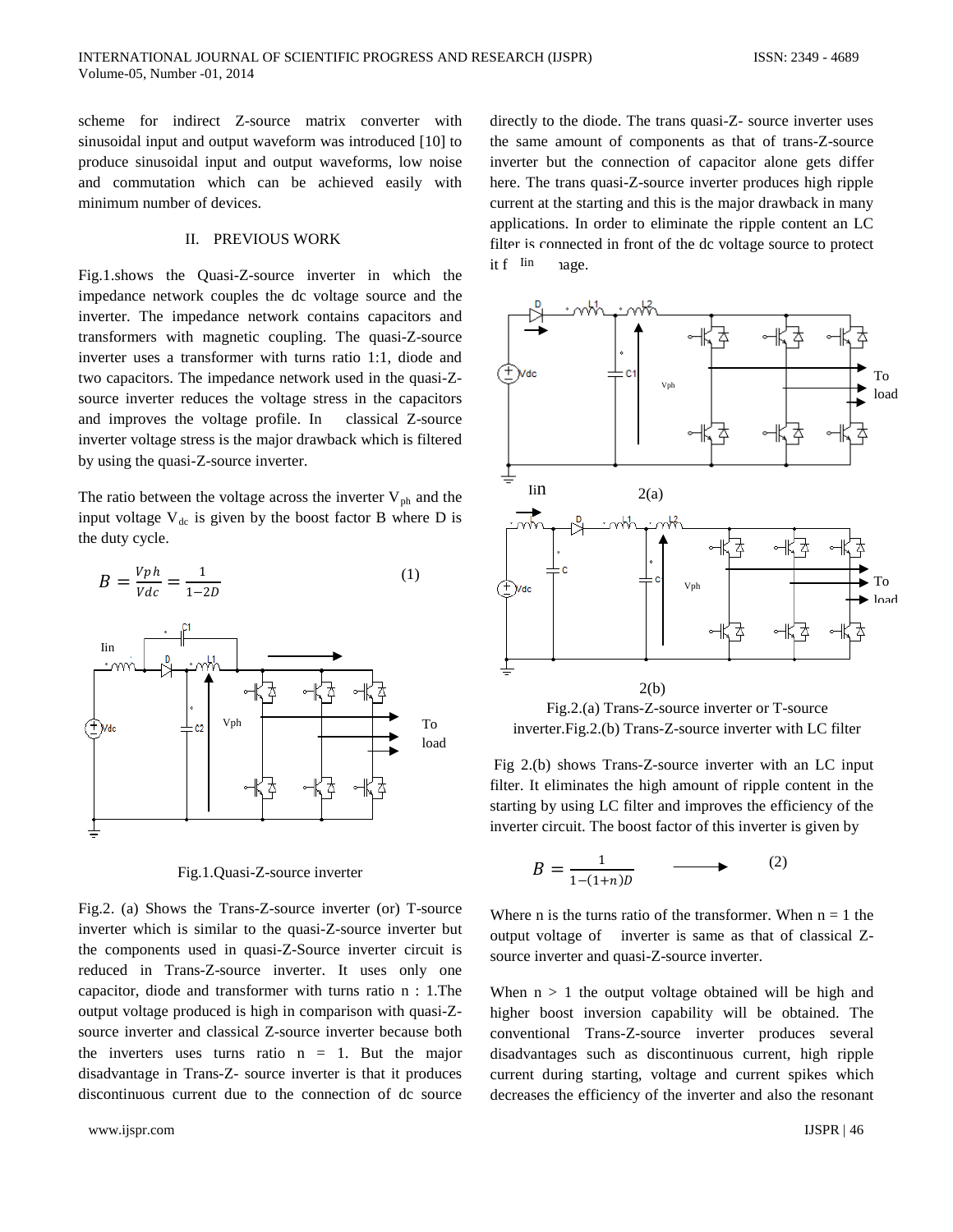current flows through diode, transformer windings and capacitors which decreases the life span of the components.

In order to avoid all the above problems different inverters with different configurations increases the cost and size of the inverter. To obtain all the function in one inverter topology a design is made in trans-Z-source inverter (improved trans-Z-source inverter) which eliminates all the above drawbacks in a single circuit.

#### III. PROPOSED METHODOLOGY

The improved Trans-Z-source inverter is shown in Fig 3. In improved trans-Z-source inverter both the switches in the leg can be turned on at the same time similarly buck and boost function can also be obtained at the same time. The higher boost inversion voltage can be obtained in the single circuit by using the higher modulation index.

The improved trans-Z-source inverter consists of diode, transformer with turns ratio n: 1 and two capacitors. The capacitors are indicated as C1 and C2 and the inductors as L3. The impedance network is connected between voltage source and the inverter main circuit. The diode is connected between the transformer and filtering inductor L3 and the decoupling capacitor is connected between the diode and the inverter bridge.



Fig 3. Improved Trans-Z-source inverter

The presence of inductor L3 prevents the discontinuous dc input current and also provides resonant current suppression at starting. For this purpose the improved trans-Z-source inverter includes an addition of one capacitor, one inductor and then higher boost inversion ability is obtained for the same turns ratio. By varying the modulation index of the

reference and carrier an improvement in the output waveform is obtained.

In the improved trans-Z-source inverter the transformer with turns ratio is replaced by the coupled inductor which works on the principle of mutual inductance. The inductors are indicated as L1 and L2 in which the voltage of the inductor L1 is transferred to L2.

The percentage of reducing shoot-through duty cycle in the improved inverter is high compared to the conventional trans-Z-source/quasi-Z-source inverters for the same boost factor. When the turns ratio increases, the shoot-through duty cycle used in the improved inverter is close to the conventional trans Z-source/-quasi-Z-source inverters to produce the same boost factor.

# IV. OPERATING PRINCIPLE

The improved trans-Z-source inverter has additional shoot through state which is not present in classical Z-source inverter.



Fig.4(a).Equivalent circuit, 4(b). Shoot through state, 4(c).non-shoot through state

The improved trans-Z-source inverter has two states of operation. They are shoot through and non-shoot through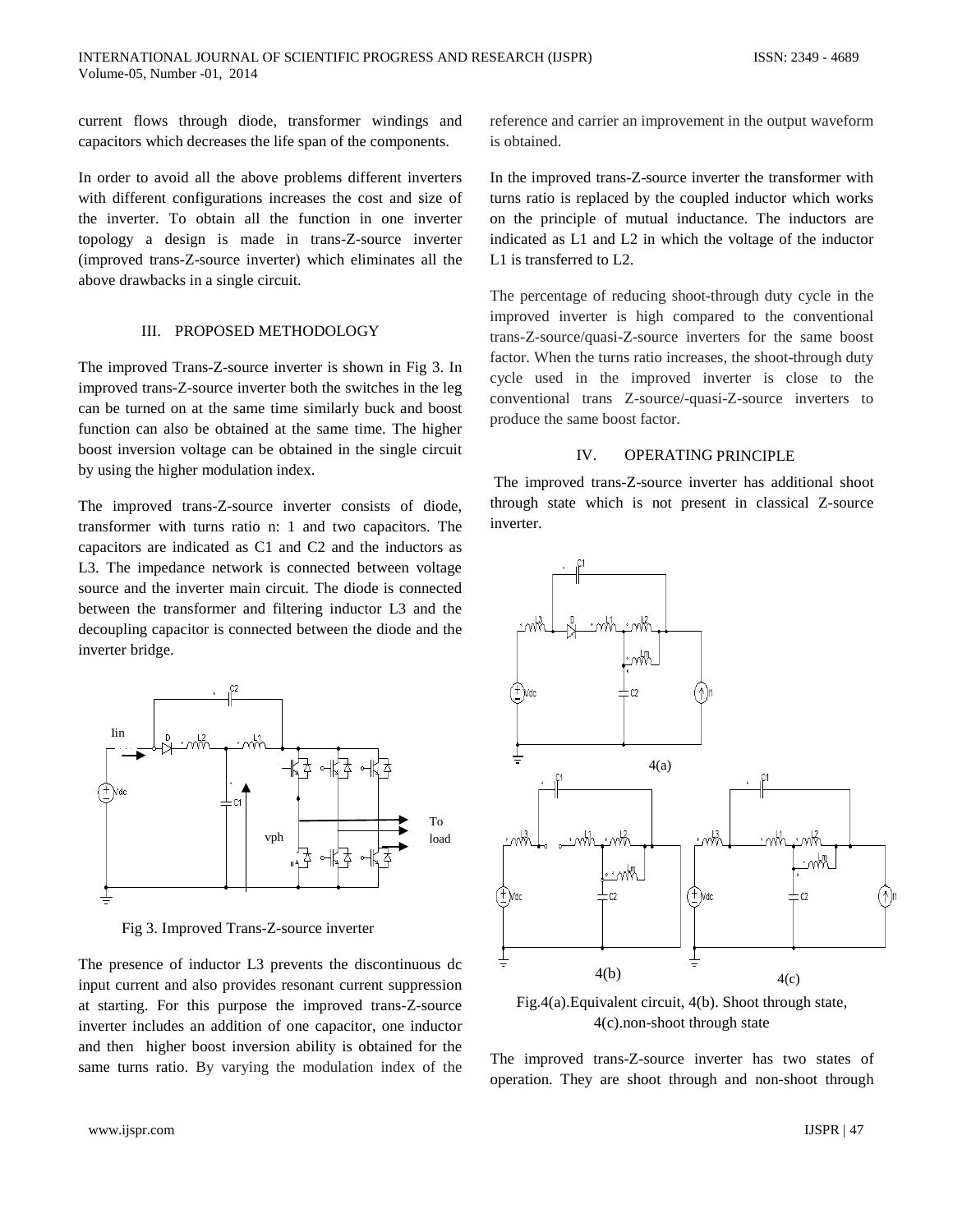state. Fig 4(a) shows the equivalent structure of improved trans-Z-source inverter which contains coupled inductor, diode, inductor and two capacitors.

$$
VL1 = Vc1
$$

$$
VL2 = nVL1 = nVC1
$$

$$
VL3 = Vdc + VC2
$$

Fig 4(b) shows the shoot through state. In shoot through state the diode is shorted i.e., diode  $D$  is turned off. Fig  $4(c)$ shows the non-shoot through state in which the diode D is turned on. The corresponding voltage is given by the following equations.

$$
VL1_{non} + VL2_{non} = -Vc2
$$

$$
VL3 = Vdc - Vc1 - VL2_{non}
$$

$$
Vpn = Vc1 - VL1_{non}
$$

When the improved trans-Z-source inverter uses lower transformer turns ratio then the inverter acts as the traditional Z-source inverter. By applying turns ratio  $n = 0$  in equation (2) the boost factor is obtained as

$$
B=\frac{1}{(1-D)}
$$

When the turns ratio of transformer is greater than one i.e. n>1. Then the boost factor becomes

$$
B=\frac{1}{(1-2D)}
$$

The higher modulation index M can be used to reduce the output waveform distortion and the voltage stress across the capacitor and inductor . Hence compared to conventional Zsource inverter the improved trans-Z-source inverter is highly beneficial to obtain to higher boost inversion ability.

## V. SIMULATION RESULTS

The simulation diagram of improved trans-Z-source inverter is shown in Fig.5. It produces low voltage stress on dc link and low current stress on the diode because of higher modulation index. In improved trans-Z-source inverter both the switches in the legs are turned on at the same time which reduces the output waveform distortion. The discontinuous dc input current, ripple content and high inrush current during starting are eliminated in the improved trans-Z-source inverter that improves the efficiency of the inverter and makes it to use in high voltage application.



Fig.5.Simulation of improved trans-Z-source inverter





Fig. 5(b). Simulation graph of inverter voltage